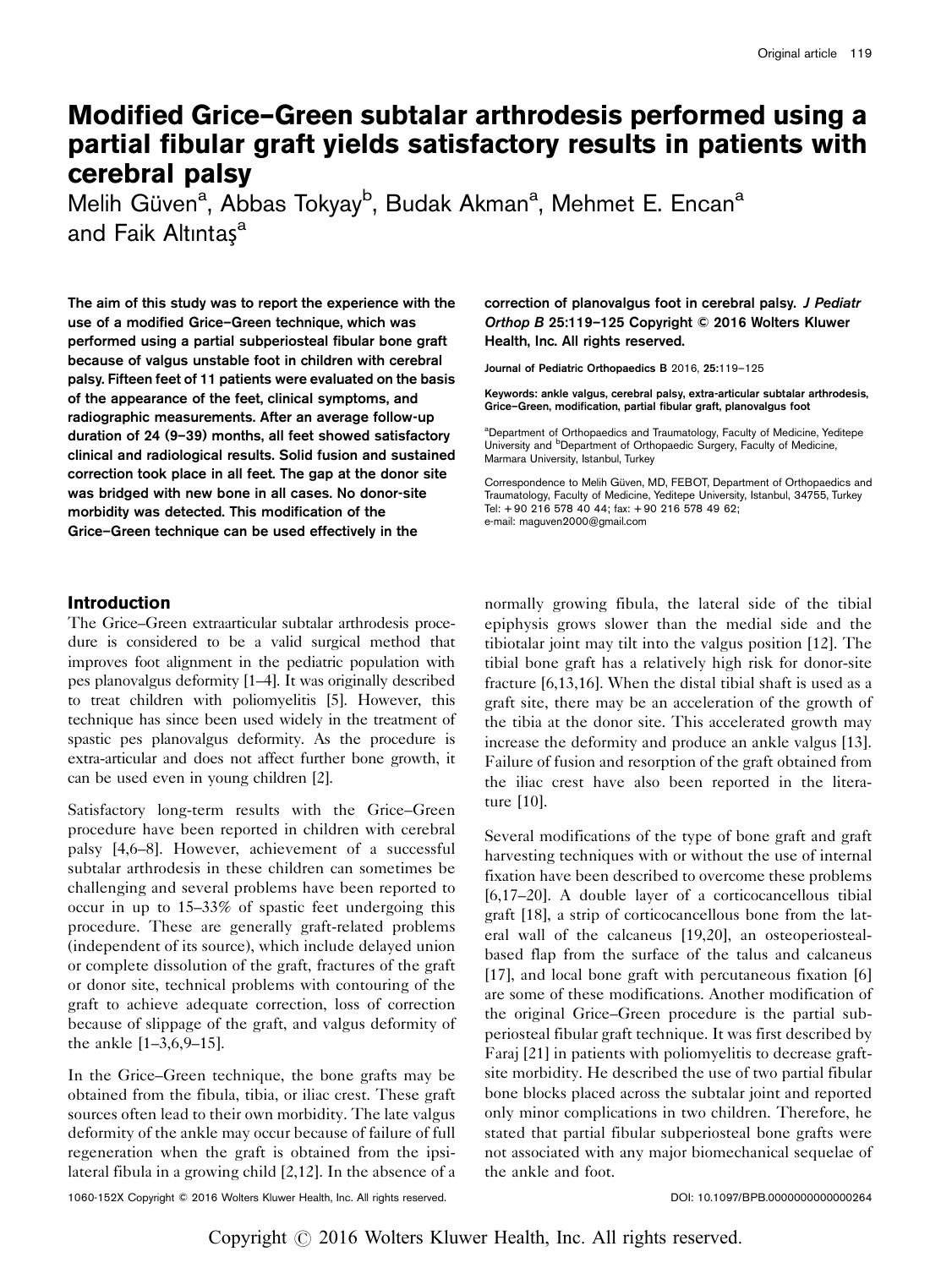To our knowledge, this is the first report on the use of the same technique, which was performed by obtaining only one partial subperiosteal fibular bone graft in patients with cerebral palsy. The aim of the present study was to evaluate the radiological and clinical results of this modified technique.

## Methods

Modified Grice–Green extraarticular subtalar arthrodesis was performed on 15 feet (four bilateral, four right feet, three left feet) of 11 patients with cerebral palsy between the time period May 2011 and May 2014. There were six girls and five boys, three of whom were spastic quadriplegics (five feet), six were spastic diplegics (eight feet), and two were spastic hemiplegics. All patients had a valgus hindfoot deformity secondary to spasticity that was correctable passively. The average age of the patients at the time of surgery was 10.7 (range 6–15) years. Motor skills were assessed using the Gross Motor Function Classification Scale (GMFCS) [\[22](#page-6-0)]. Three (27.3%; two hemiplegics – GMFCS level I, one diplegic – GMFCS level II) patients were able to walk independently without orthoses and support, six (54.5%; five diplegics – GMFCS level III, one quadriplegic – GMFCS level III) patients were able to walk with support, and two (18.2%; two quadriplegics – GMFCS level IV) patients were capable of standing with orthoses and support, but were unable to walk. All patients experienced foot pain and three (two quadriplegics, one diplegic) patients had skin problems because of pressure sores. Before the subtalar arthrodesis procedure, multiple tendon release for five (three quadriplegics, two diplegics) patients had been performed to control muscle imbalance and multiple botulinum toxin injections for six (three quadriplegics, three diplegics) patients had been administered to control the spasticity. All patients received the physiotherapyrehabilitation protocol during their operative period.

Anteroposterior (AP) and lateral weight-bearing radiographs were taken of both feet and ankles preoperatively. Radiological assessment consisted of five parameters in accordance with angular measurements that were directly associated with the deformity [\[8](#page-6-0),[23,24](#page-6-0)]. These angles were AP and lateral talocalcaneal, AP and lateral talusfirst metatarsal, and calcaneal pitch angles. Ankle valgus was evaluated by assessing the level of the fibular growth plate relative to the ankle joint on frontal ankle radiographs according to Malhotra et al. [\[25\]](#page-6-0). Preoperatively, the distal fibular epiphyseal line was located between the talar plateau and the distal tibial epiphysis (grade 1) in all feet. All radiographic measurements were performed by the second author (A.T.) independently and the mean values of all measured angles were used for evaluation.

Before the operation, we discussed with the parents the potential risks and benefits of this modified technique. All patients had been operated in the supine position by the same surgeon (M.G.). Under a tourniquet control, a 5 cm oblique skin incision centered over the sinus tarsi was applied to the lateral portion of the foot. After passing through the subcutaneous layer, the cutaneous branch of the sural nerve, peroneal tendons, and extensor digitorum brevis were found and retracted. The superficial peroneal nerve may cross the most anterior part of the incision and therefore should also be protected. Anterior and posterior capsula of the subtalar joint were visualized and left intact. The sinus tarsi was visualized and cleaned from the soft tissues. Then, plantar flexion and inversion were applied to the foot. The calcaneus was held inverted out of its valgus position under the talus and dorsiflexion of the foot was attempted. In three patients (four feet; 26.6%), calcaneus could not be brought out of equinus; therefore, lengthening of the aponeurosis of the gastrocnemius was performed using the Vulpius procedure.

The graft bed was prepared by performing a thin osteotomy. Osseous blocks were removed from the undersurface of the talus (roof of the sinus tarsi) and the top of the calcaneus (floor of the sinus tarsi) and the length of the graft to be applied was determined. The ipsilateral fibula was used as the donor of the graft. A 5–6 cm lateral longitudinal incision was applied over the distal third of the fibula. After passing through the subcutaneous layer, a subperiosteal strut graft was obtained from the junction of the middle and distal third of the fibula above the syndesmosis. Fibular osteotomy was carried out using an oscillating saw by respecting the periosteum in each case [\(Fig. 1](#page-2-0)). Care was taken to obtain a 2/3 semicircular partial fibular graft with an intact posterior cortex of the fibula [\(Fig. 2](#page-2-0)).

The graft was placed into its bed in the sinus tarsi extraarticularly while forcing the subtalar joint into the varus position. Attention was paid to ensure that the long axis of the graft was parallel to the long axis of the tibia while the ankle was held in a neutral position ([Fig. 3](#page-3-0)). The varus–valgus position of the heel was assessed on clinical examination intraoperatively. No internal fixation was needed in any of the cases after locking the graft at its slots. The tourniquet was deflated and hemostasis was ensured. The incisions were closed in a standard manner with subcuticular absorbable sutures.

Postoperatively, all feet were immobilized in circular short leg casts and the patients were usually allowed to partially weight-bear after 4 weeks. The short leg casts were continued until early incorporation of the bone graft was visible on the lateral weight-bearing radiographs of the foot. The positive bony union was considered in patients with union of the graft to both the talus and the calcaneus on the lateral radiographs. If graft union was observed in only one of them, it was considered a partial union. After removal of the casts, the patients were advised to use orthoses according to the individual patient's needs and comfort, but no general recommendations were provided.

The patients were followed regularly at monthly intervals up to 3 months, every 3 months up to 12 months, and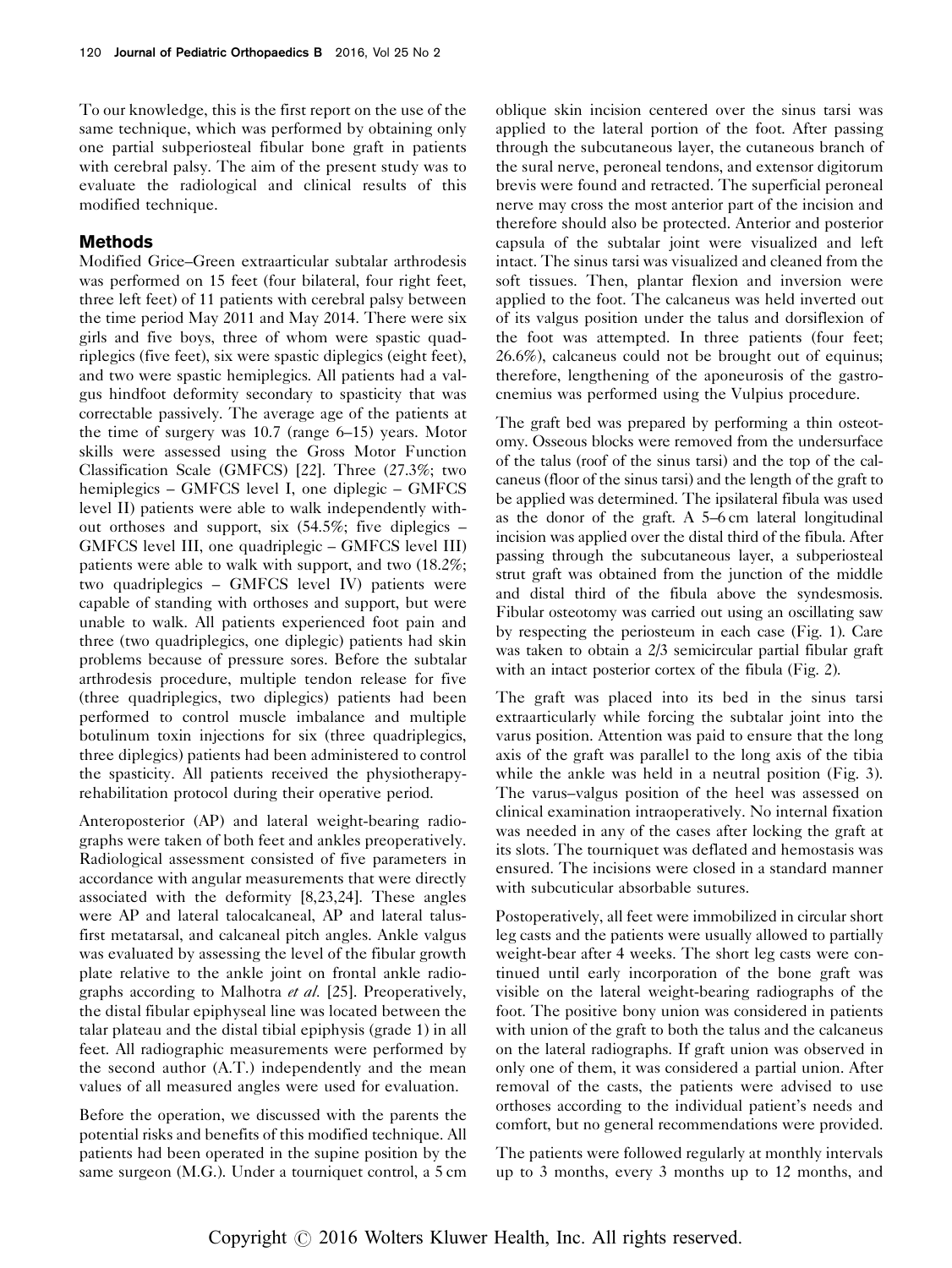<span id="page-2-0"></span>

Fibular osteotomy applied using an oscillating saw (a–d).

Fig. 2



Care is taken to leave the posterior cortex (white arrow) of the fibula intact (a). Figure shows a 2/3 semicircular partial fibular bone graft (b, c).

every 6 months up to the last visit. The same angles were measured on the immediate postoperative and final follow-up radiographs. In addition, graft position against the weight-bearing axis of the tibiotalar joint and regeneration and integrity of the fibular donor site were also assessed. If the proximal end of the graft was angled anterior to the weight-bearing axis, it was termed anterior

placement and if the proximal end lay posterior to the axis (perpendicular to the subtalar movement), it was termed posterior placement. Alignment of the graft was termed neutral if it was perpendicular to the floor.

Functional parameters such as walking ability, pain and skin problems, and the need for orthoses and special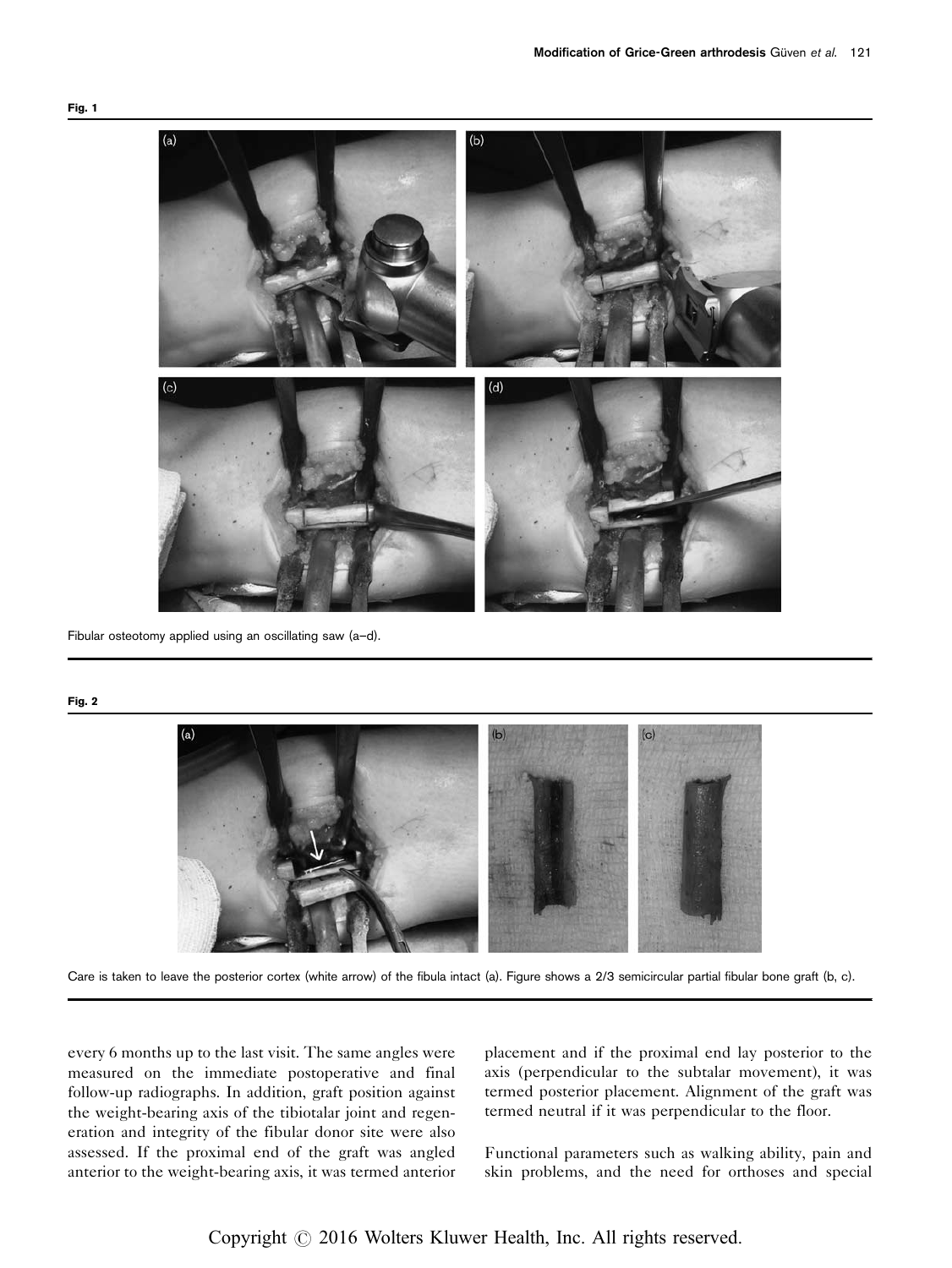<span id="page-3-0"></span>



Alignment of the graft that is placed into its slots in the sinus tarsi.

orthopedic shoes were noted at the follow-up interview. The parents were interviewed along with the patients to obtain all of the necessary information and a questionnaire recommended by Jeray et al. [\[6](#page-6-0)] was used to assess the subjective outcome of the procedure (Table 1). Written informed consent form and written parental permission were obtained for all patients.

## Results

The average follow-up period was 24 (range 9–39) months. Postoperative recovery was uneventful without infection in any of the cases. One superficial skin necrosis under a cast was the only immediate postoperative complication.

On the final follow-up, the mean talocalcaneal angle decreased from 41.3° (31°–63°) to 25.7° (21°–32°) and from 44° (35°–58°) to 28.6° (23°–33°) in frontal and sagittal planes, respectively. The mean AP and lateral talus-first metatarsal angle decreased from 22.1° (10°–- 44°) to 6.5° (4°–11°) and from 18.2° (8°–40°) to 6.4° (3°– –15°), respectively. The mean calcaneal pitch angle increased from  $10.4^{\circ}$   $(3^{\circ}-17^{\circ})$  to  $16.9^{\circ}$   $(12^{\circ}-21^{\circ})$ . Preoperative ankle valgus remained unchanged for all applications ([Table 2](#page-4-0)).

The casts were removed at the seventh week (range 6–9) on average postoperatively. All grafts were stable and solid fusion with sustained correction occurred in all feet. Thirteen (86.6%) feet had neutral alignment of the graft, whereas two (13.4%) had posterior alignment. The gap at the donor site showed complete fibular regeneration in all procedures. In two feet (13.4%), 5° valgus angulation of the distal fibula was detected on the coronal plane without any upward migration of the lateral malleolus. There were no angulations on the sagittal plane in any of the patients ([Fig. 4\)](#page-4-0).

Cosmetic foot appearance and walking ability were markedly improved, whereas preoperative complaints were reduced in all patients. This was also confirmed by the parents. On the final follow-up, the average age of the patients was 12.4 (range 8–17) years. Nine (81.8%) patients were still walking, seven (64%) of whom required no support. GMFCS levels of four diplegic patients, who were able to walk with support (GMFCS level III) preoperatively, upgraded to level II. GMFCS levels of the remaining patients were unchanged. Of those unable to walk, two patients were still able to stand with orthoses and support. Six patients required orthopedic shoes. Ten (91%) of the 11 patients (13 feet) were satisfied with the surgical procedure and one (9%) patient (two feet) was dissatisfied (Table 1). This patient was quadriplegic (GMFCS level IV) and his parents were not satisfied with the outcome, although clinical appearance and radiographic results were satisfactory.

## **Discussion**

The aim of the treatment of pes planovalgus deformity in patients with cerebral palsy is to achieve a painless and plantigrade foot that has an as normal as possible hindfoot alignment. The Grice–Green procedure can correct symptomatic planovalgus feet. Together with physiotherapy and orthotic use, it can also improve ambulation [\[8,26\]](#page-6-0). In the present study, significant angular correction and solid fusion were achieved in all feet. The number of patients who were able to walk independently increased from three (27.3%) to seven (64%) during the postoperative period. The overall satisfaction rate of the patients/parents was 91%.

Lancaster and Pohl [\[16](#page-6-0)] reviewed 36 extra-articular arthrodeses of 21 patients retrospectively to ascertain

Table 1 Clinical results obtained from the questionnaire on patients'/parents' satisfaction [\[6\]](#page-6-0)

|                                                                              | Response $(n)$ |     |              |              |
|------------------------------------------------------------------------------|----------------|-----|--------------|--------------|
| Questions                                                                    | No             | Yes | Patients (%) | Feet $(\% )$ |
| Does your child's foot/feet look better now than it did before surgery?      |                | 10  | 91           | 86.6         |
| Was the surgery worth it?                                                    |                | 10  | 91           | 86.6         |
| Would you have this surgery again for the same condition?                    |                | 10  | 91           | 86.6         |
| If your child had pain before surgery, has this been improved since surgery? |                |     | 100          | 100          |
| Are you pleased with the outcome of your child's foot/feet?                  |                | 10  | 91           | 86.6         |

n, number of patients.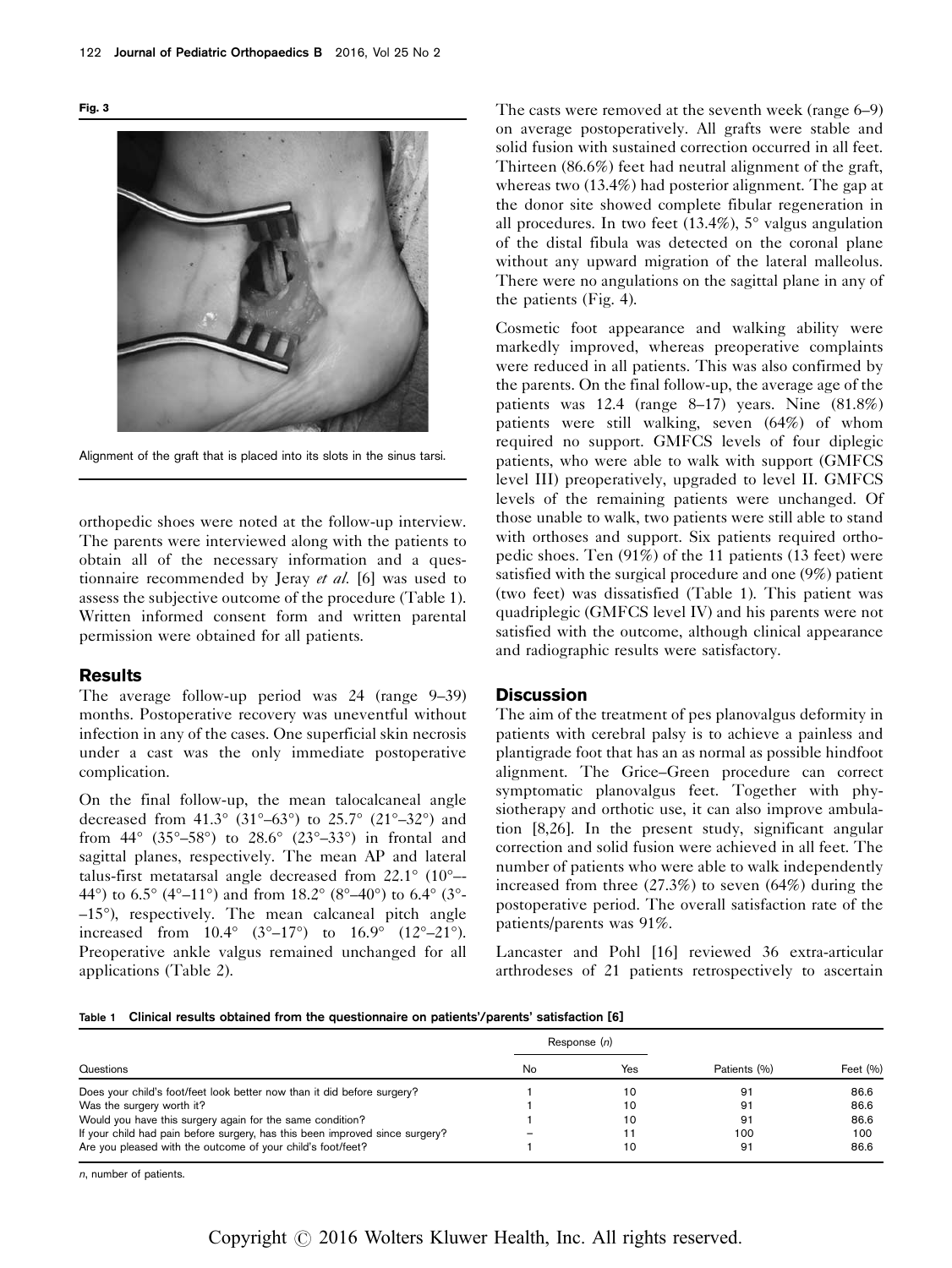#### <span id="page-4-0"></span>Table 2 Radiological outcomes of patients

|                                                | Preoperative                             | Postoperative                   | At the latest follow-up                |
|------------------------------------------------|------------------------------------------|---------------------------------|----------------------------------------|
| AP TCA                                         | $41.3^{\circ} \pm 8.5^{\circ}$ (31°–63°) | $26.4^{\circ}$ ± 4.3° (20°–35°) | $25.7^{\circ}$ ± 2.6° (21°–32°)        |
| Lateral TCA                                    | $44^{\circ}$ ± 7.3° (35°–58°)            | $28.4^{\circ}$ ± 4.7° (20°–35°) | $28.6^{\circ} \pm 3^{\circ}$ (23°–33°) |
| AP TFM                                         | $22.1^{\circ}$ ± 9.4° (10°–44°)          | $6.2^{\circ}$ ± 2.2° (3° – 11°) | $6.5^{\circ}$ ± 2° (4°–11°)            |
| <b>Lateral TFM</b>                             | $18.2^{\circ}$ ± 11.6° (8°–40°)          | $6.9^{\circ}$ ± 4.2° (4° – 18°) | $6.4^{\circ}$ ± 3.5° (3°–15°)          |
| <b>CPA</b>                                     | $10.4^{\circ} \pm 3.9^{\circ}$ (3°–17°)  | $17.4^{\circ}$ ± 3.7° (12°-23°) | $16.9^{\circ}$ ± 2.7° (12°–21°)        |
| Ankle valgus according to Malhotra et al. [25] | All in grade 1                           | All in grade 1                  | All in grade 1                         |

Values are given as the mean and SD, with the range in parentheses.

AP, anteroposterior; CPA, calcaneal pitch angle; TCA, talocalcaneal angle; TFM, talus-first metatarsal angle.

#### Fig. 4



Immediate postoperative AP (a) and lateral (b) radiographs of a 9-year-old diplegic female patient. White arrows show the intact posterior cortex of the ipsilateral fibula. The gap at the donor site shows complete regeneration at the 18th month postoperative radiographs and solid fusion has been achieved. Valgus angulation (5°) on the coronal plane has been detected without any upward migration of the lateral malleolus (c, d).

long-term results and to identify the better grafting material: tibial corticocancellous bone or a fibular strut graft. All patients had flexible planovalgus deformities because of various etiologies. Satisfactory results (fusion, no pain, and correction of the deformity) were achieved in 83.3% of patients and unsatisfactory results (residual pronation, marked pronation, or graft resorption) were achieved in 16.7%. They concluded that the fibular strut graft had a better overall success rate, fewer complications, easier acquisition, and achieved union where the tibial corticocancellous bone graft failed.

The use of a partial subperiosteal fibular graft in the Grice–Green procedure has been described previously by Faraj [\[21](#page-6-0)]. He applied an extraarticular subtalar arthrodesis, which was performed by obtaining a partial subperiosteal bone graft from the middle third of the ipsilateral fibula and compared the results of full versus partial bone grafts in patients with residual poliomyelitis. He described the use of two bone blocks placed across the subtalar joint and reported minor complications in two of 12 children who had a partial fibular graft. The fibular graft site did not regenerate well in one child and another child developed a valgus deformity of the ankle. He reported that partial subperiosteal fibular bone grafts were not associated with any major biomechanical sequelae of the ankle and foot, whereas full fibular grafts had 75% adverse sequelae including failure of the fibula to regenerate at the donor site and distinct ankle valgus deformity with an average 3 mm upward migration of the lateral malleolus. However, he also reported that the limb in the residual stage of polio was weaker than that in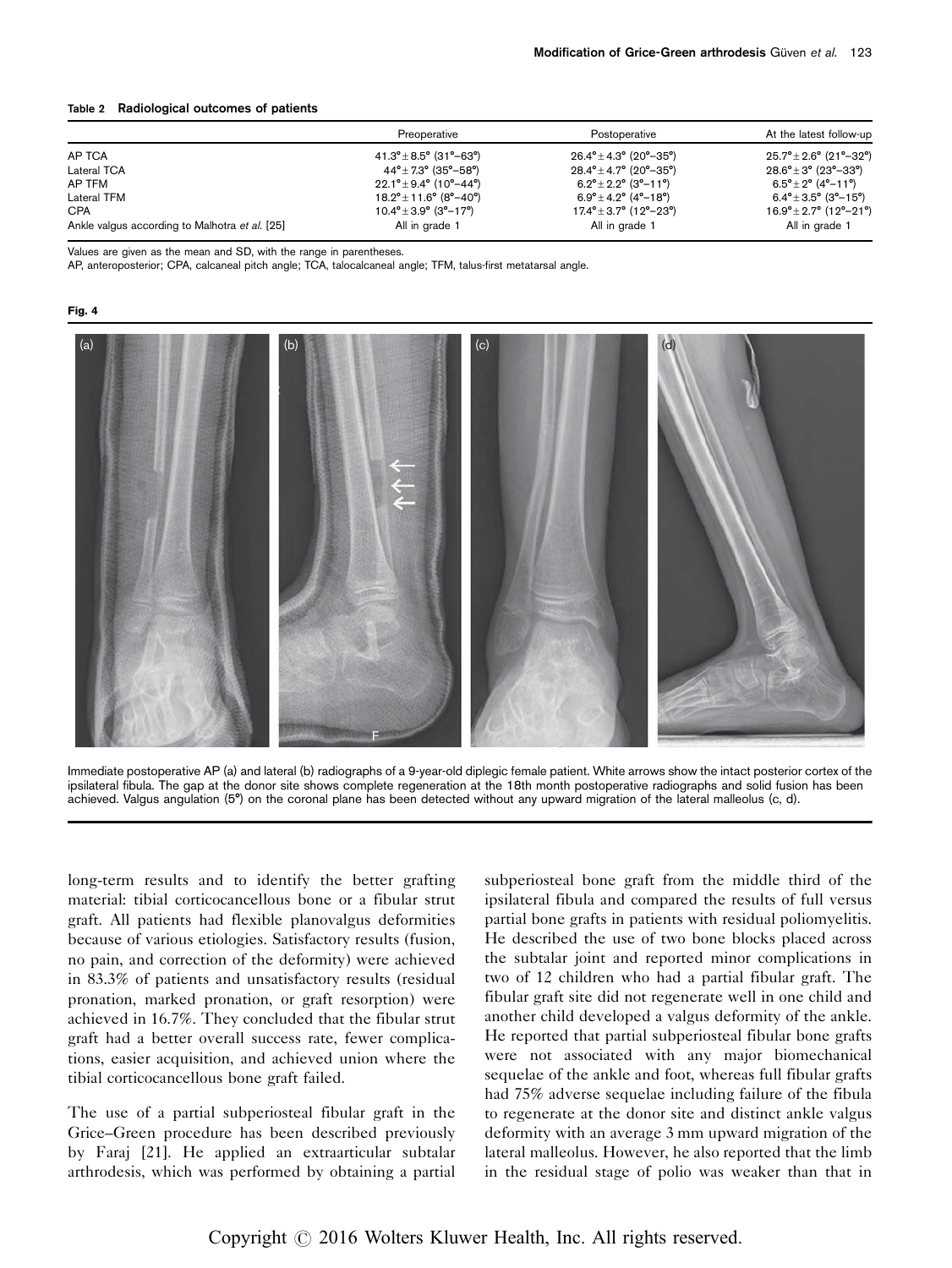<span id="page-5-0"></span>normal patients or in patients with cerebral palsy as the paralysis was flaccid. Therefore, use of a partial fibular bone graft after reduction of the subtalar joint should be enough to control the abnormal muscle pull around the foot in spastic conditions once the arthrodesis has occurred. Shortening of the Achilles tendon may be masked in patients with cerebral palsy because of the medial displacement and subtalar subluxation. Unless this is detected and lengthened before the arthrodesis, the tight Achilles tendon will pull the calcaneus backwards and the bone graft placed across the subtalar joint may then slip out. Therefore, the reduction of the subtalar joint will be lost [\[21](#page-6-0),[27\]](#page-6-0). In the present study, lengthening of the aponeurosis of the gastrocnemius using the Vulpius procedure was performed in three patients (four feet; 26.6%) before the arthrodesis procedure to control the Achilles tendon spasticity.

Ankle valgus is another cause of clinical failure in the Grice–Green procedure, with an incidence ranging between 23 and 50% [1–[3,8](#page-6-0),[9,12](#page-6-0),[14,15](#page-6-0),[23\]](#page-6-0). It can be assessed indirectly from the standing AP view of the ankle using the method described by Malhotra et al. [\[25](#page-6-0)]. This method consists of evaluating the relationship between distal tibial and fibular growth plates. There is a correlation between the extent of shortening of the fibula and the severity of wedging of the distal tibial epiphysis leading to ankle valgus [\[21](#page-6-0),[25,28](#page-6-0)]. Underdevelopment of the fibula is often observed in paralyzed limbs, leading to ankle valgus [\[29](#page-6-0)]. In most cases, ankle valgus is present before stabilization, but tends to deteriorate after arthrodesis [1,2[,14](#page-6-0)]. Delayed fibular regeneration and fibular pseudoarthrosis could be responsible for the late ankle valgus because nonunion of the fibula causes elevation of the lateral malleolus. To avoid this problem, harvesting of the graft from the middle third of the fibula is recommended by ensuring that the periosteum is protected [\[12](#page-6-0),[15\]](#page-6-0).

Faraj [\[21](#page-6-0)] reported that a complete long fibular graft (more than 3 cm) resulted in proximal migration of the lateral malleolus, especially when obtained from the distal third of the fibula. A partial subperiosteal fibular bone graft obtained from the middle third of the fibula, in contrast, was found not to be associated with biomechanical disturbance. We also conclude that failure of regeneration of the fibula is uncommon following a partial fibular bone graft that is obtained from the middledistal third of the fibula. Although we detected 5° valgus angulation of the distal fibula in two feet (13.4%) postoperatively, it did not cause any upward migration of the lateral malleolus and, therefore, we conclude that the valgus position of the fibula was not associated with any additional angular changes in the ankle joint.

Previous reports [1[,3](#page-6-0),[6,8](#page-6-0),[10,12](#page-6-0),[26\]](#page-6-0) have shown that resorption of the graft does not necessarily lead to recurrence of the deformity because there is sufficient fibrosis to maintain the alignment of the subtalar joint. Whereas a slight hindfoot valgus in patients with cerebral palsy is tolerable without lack of function, overcorrection should be avoided. However, the proper placement of the bone graft across the subtalar joint is very important for stability and preservation of correction of the planovalgus foot deformity [\[4\]](#page-6-0). If this is not done correctly, pseudoarthrosis of the graft and significant hindfoot valgus recurrence can occur [1,[3,26](#page-6-0)]. The graft should be placed perpendicular to the floor in neutral alignment or with the proximal part of the strut slightly posterior to the weight-bearing axis as recommended by Grice [1[,5](#page-6-0)]. Anterior placement should be avoided. In the present study, 13 (86.6%) feet had neutral alignment of the graft, whereas two (13.4%) had posterior alignment. Besides the usage of a partial fibular bone graft, we conclude that proper placement of the bone graft could also be an explanation for the absence of recurrence of the deformity in our cases.

The technique described in the present study is a modification of the original Grice–Green procedure. In addition, a more distal site for harvesting of the bone graft and use of only one partial fibular graft for a different clinical patient group are main differences from the study of Faraj [\[21\]](#page-6-0). Although conclusive statistical analysis of the results could not be carried out because of the small number of feet in the present study, we are convinced that this modified technique can be performed easily and gives a greater assurance of solid fusion and adequate correction of the planovalgus feet in cerebral palsy. All patients in the present study had a valgus hindfoot deformity secondary to spasticity that was correctable passively. In other words, all feet were flexible. Therefore, we conclude that the results were related only with flexible planovalgus feet. On the basis of the radiological results and patients'/parents' satisfaction, the patients participating in the present study benefited from modified Grice–Green arthrodeses performed on their flexible planovalgus foot deformity.

## Conclusion

This modification of the Grice–Green subtalar extraarticular arthrodesis can eliminate graft-site morbidity and related complications caused by bone taken from the fibula completely and can be used easily and effectively in the correction of flexible planovalgus foot deformity in patients with cerebral palsy.

## Acknowledgements

## Conflicts of interest

There are no conflicts of interest.

#### References

- Scott SM, Janes PC, Stevens PM. Grice subtalar arthrodesis followed to skeletal maturity. J Pediatr Orthop 1988; 8:176-183.
- 2 Ross PM, Lyne ED. The Grice procedure: indications and evaluation of longterm results. Clin Orthop Relat Res 1980; :194–200.